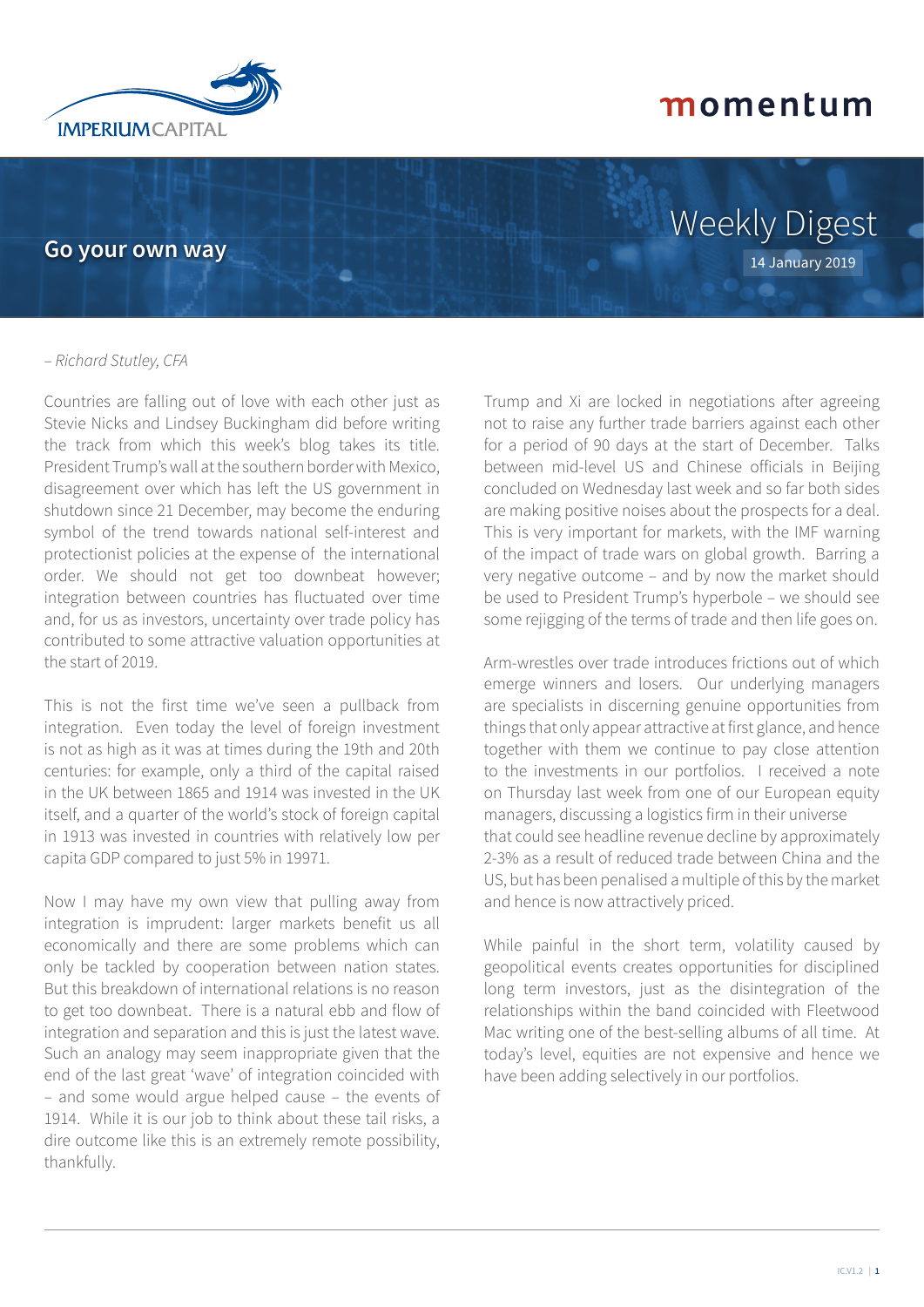

### Weekly Digest 14 January 2019

## momentum

### The **Marketplace**

- Global equity markets moved higher on the week
- Economic indicators flashing red in some regions
- Brent Crude breached \$60 again, ending the week at \$60.6
- Gold rose 0.5% to \$1290.3 per ounce

#### Market **Focus**

#### **US**

- The federal government shutdown over the Mexican wall entered its third week and an estimated 800,000 federal workers have missed their first salaries of the year. President Trump's primetime address to the public failed to mobilise much support.
- US stocks rose for the third week in a row with the major gauge rising 2.6%. Industrials performed well, and energy stocks were buoyed by a rally in oil prices. Healthcare and financials lagged behind.
- Apple's chief executive Tim Cook announced a cut to revenue forecasts due to weak iPhone sales, particularly in the critical Chinese market. Apple's shares ended Thursday down nearly 10%.
- US Core CPI, excluding volatile items such as food and energy, increased 2.2% year-on-year in December 2018, this was in line with forecasts.
- US 10-year treasury yields ended the week higher at 2.7%, and credit spreads on corporates tightened.

#### **UK**

– Jaguar confirmed it is cutting 4500 jobs, citing a lack of demand for diesel cars. The slowdown in China and ongoing concerns around Brexit have put pressure on auto stocks.

- Large-Cap UK stocks increased 1.2% on the week.
- PM Theresa May's authority was further undermined this week following two parliamentary defeats. These provided parliament with greater control over the timetable in the event of her Brexit deal being voted down and the ability to curb the government's power in the event of a no deal. The pound rallied 1%, as the likelihood increased that the UK's departure from the EU would be delayed past its March 29th deadline.
- UK house prices rose by 1.3% in Q4 of 2018 compared with the same period last year

#### **Europe**

- In Germany, industrial production fell 1.9% in November following a drop of 0.8% in the previous month, putting it at risk of slipping into recession. The decline was led by the energy sector (-3.1%), consumer goods (-4.1%) and a fall in exports.
- France also saw a fall in industrial production, declining 2.1%.
- European equities rose 1.6% on the week buoyed by optimism over a breakthrough in the US-China trade war

#### **Rest of The World**

- Car sales in China fell for the first time in 20 years, declining by 6.0% in 2018.
- Three days of trade talks between China and the US have made headway around energy and agriculture. The fact that talks have been extended for a day is seen as a positive step.
- Japanese equities increased by 4.0%.
- China's equity benchmark rose 1.9% with the yuan rising to a five-month high against the US dollar.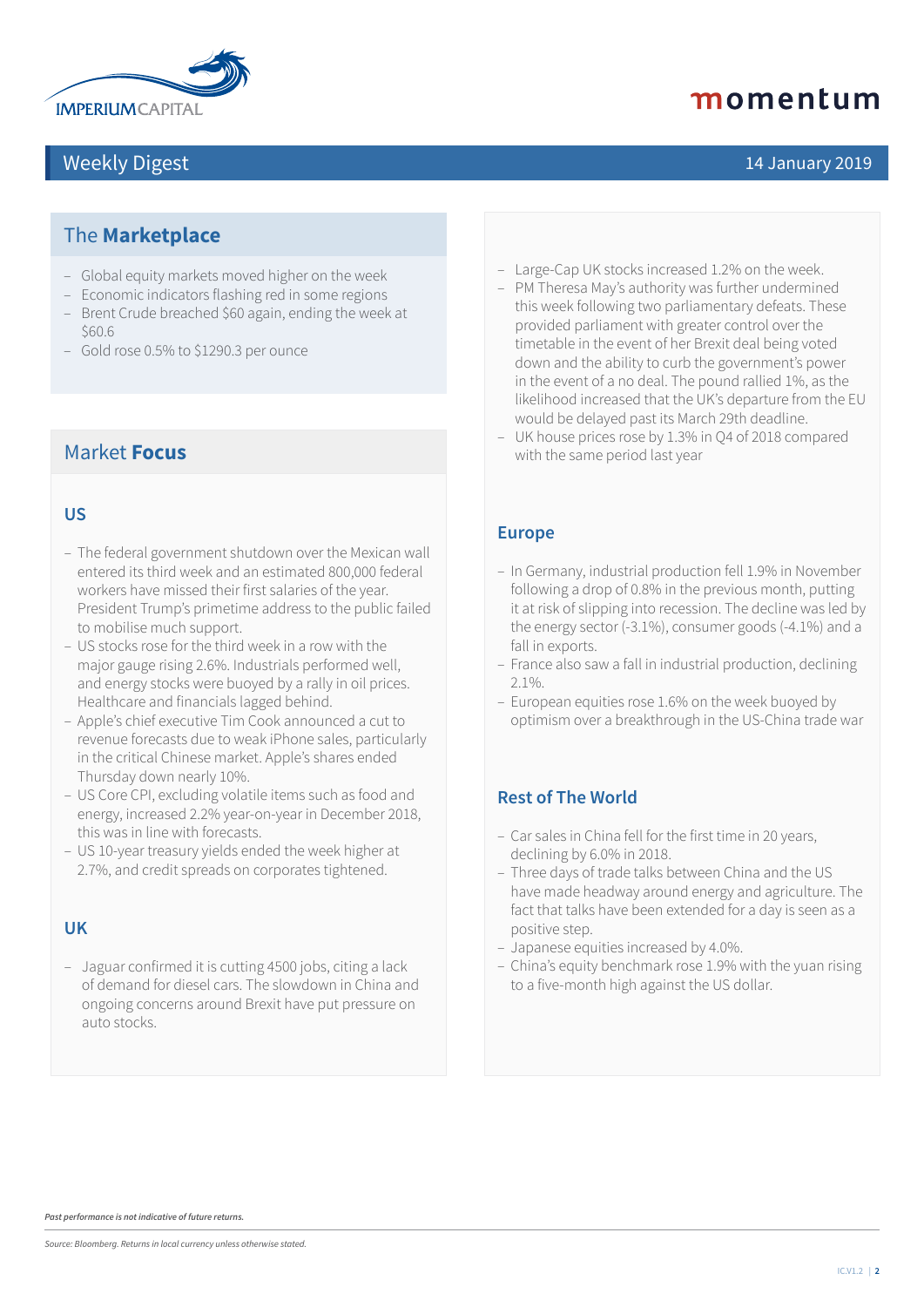

## Weekly Digest 14 January 2019

| <b>Asset Class/Region</b>           | <b>Currency</b> | <b>Currency returns</b>            |                         |                 |           |  |
|-------------------------------------|-----------------|------------------------------------|-------------------------|-----------------|-----------|--|
|                                     |                 | <b>Week ending</b><br>11 Jan. 2019 | <b>Month</b><br>to date | <b>YTD 2019</b> | 12 months |  |
| <b>Developed Market Equities</b>    |                 |                                    |                         |                 |           |  |
| United States                       | <b>USD</b>      | 2.6%                               | 3.6%                    | 3.6%            | $-4.9%$   |  |
| United Kingdom                      | GBP             | 1.2%                               | 2.9%                    | 2.9%            | $-7.1%$   |  |
| Continental Europe                  | <b>EUR</b>      | 1.6%                               | 3.4%                    | 3.4%            | $-10.2%$  |  |
| Japan                               | JPY             | 4.0%                               | 2.4%                    | 2.4%            | $-17.2%$  |  |
| Asia Pacific (ex Japan)             | <b>USD</b>      | 4.1%                               | 3.0%                    | 3.0%            | $-13.8%$  |  |
| Australia                           | AUD             | 2.8%                               | 2.3%                    | 2.3%            | $-0.7%$   |  |
| Global                              | <b>USD</b>      | 2.8%                               | 3.9%                    | 3.9%            | $-8.1\%$  |  |
| <b>Emerging markets equities</b>    |                 |                                    |                         |                 |           |  |
| <b>Emerging Europe</b>              | <b>USD</b>      | 2.7%                               | 5.4%                    | 5.4%            | $-11.9%$  |  |
| Emerging Asia                       | <b>USD</b>      | 4.0%                               | 2.3%                    | 2.3%            | $-16.4%$  |  |
| <b>Emerging Latin America</b>       | <b>USD</b>      | 2.9%                               | 9.9%                    | 9.9%            | $-2.0\%$  |  |
| <b>BRICs</b>                        | <b>USD</b>      | 3.5%                               | 4.4%                    | 4.4%            | $-14.4%$  |  |
| <b>MENA</b> countries               | <b>USD</b>      | 3.4%                               | 3.6%                    | 3.6%            | 7.0%      |  |
| South Africa                        | <b>USD</b>      | 4.0%                               | 6.5%                    | 6.5%            | $-18.2%$  |  |
| India                               | <b>USD</b>      | $-0.5\%$                           | $-1.6%$                 | $-1.6%$         | $-6.9\%$  |  |
| Global emerging markets             | <b>USD</b>      | 3.8%                               | 3.7%                    | 3.7%            | $-14.3\%$ |  |
| <b>Bonds</b>                        |                 |                                    |                         |                 |           |  |
| <b>US Treasuries</b>                | <b>USD</b>      | $-0.3%$                            | $0.0\%$                 | $0.0\%$         | 1.4%      |  |
| US Treasuries (inflation protected) | <b>USD</b>      | 0.2%                               | 0.7%                    | $0.7\%$         | $-0.1\%$  |  |
| US Corporate (investment grade)     | <b>USD</b>      | 0.3%                               | 0.5%                    | 0.5%            | $-1.6%$   |  |
| US High Yield                       | <b>USD</b>      | 1.9%                               | 3.1%                    | 3.1%            | 0.3%      |  |
| <b>UK Gilts</b>                     | GBP             | $-0.2%$                            | $-0.1\%$                | $-0.1\%$        | 1.5%      |  |
| UK Corporate (investment grade)     | GBP             | $0.0\%$                            | $-0.1\%$                | $-0.1\%$        | $-1.9%$   |  |
| Euro Government Bonds               | <b>EUR</b>      | 0.2%                               | $0.0\%$                 | $0.0\%$         | 1.3%      |  |
| Euro Corporate (investment grade)   | EUR             | 0.1%                               | $-0.1\%$                | $-0.1\%$        | $-1.2\%$  |  |
| Euro High Yield                     | EUR             | 1.4%                               | 0.9%                    | 0.9%            | $-3.3%$   |  |
| Japanese Government                 | JPY             | $-0.3%$                            | 0.2%                    | 0.2%            | 1.5%      |  |
| Australian Government               | AUD             | $-0.4%$                            | 0.1%                    | 0.1%            | 5.7%      |  |
| Global Government Bonds             | <b>USD</b>      | 0.1%                               | 0.5%                    | 0.5%            | $0.0\%$   |  |
| Global Bonds                        | <b>USD</b>      | 0.2%                               | 0.4%                    | 0.4%            | $-0.7%$   |  |
| Global Convertible Bonds            | <b>USD</b>      | 2.0%                               | 2.4%                    | 2.4%            | $-4.8%$   |  |
| <b>Emerging Market Bonds</b>        | <b>USD</b>      | 0.7%                               | 2.3%                    | 2.3%            | $-2.9\%$  |  |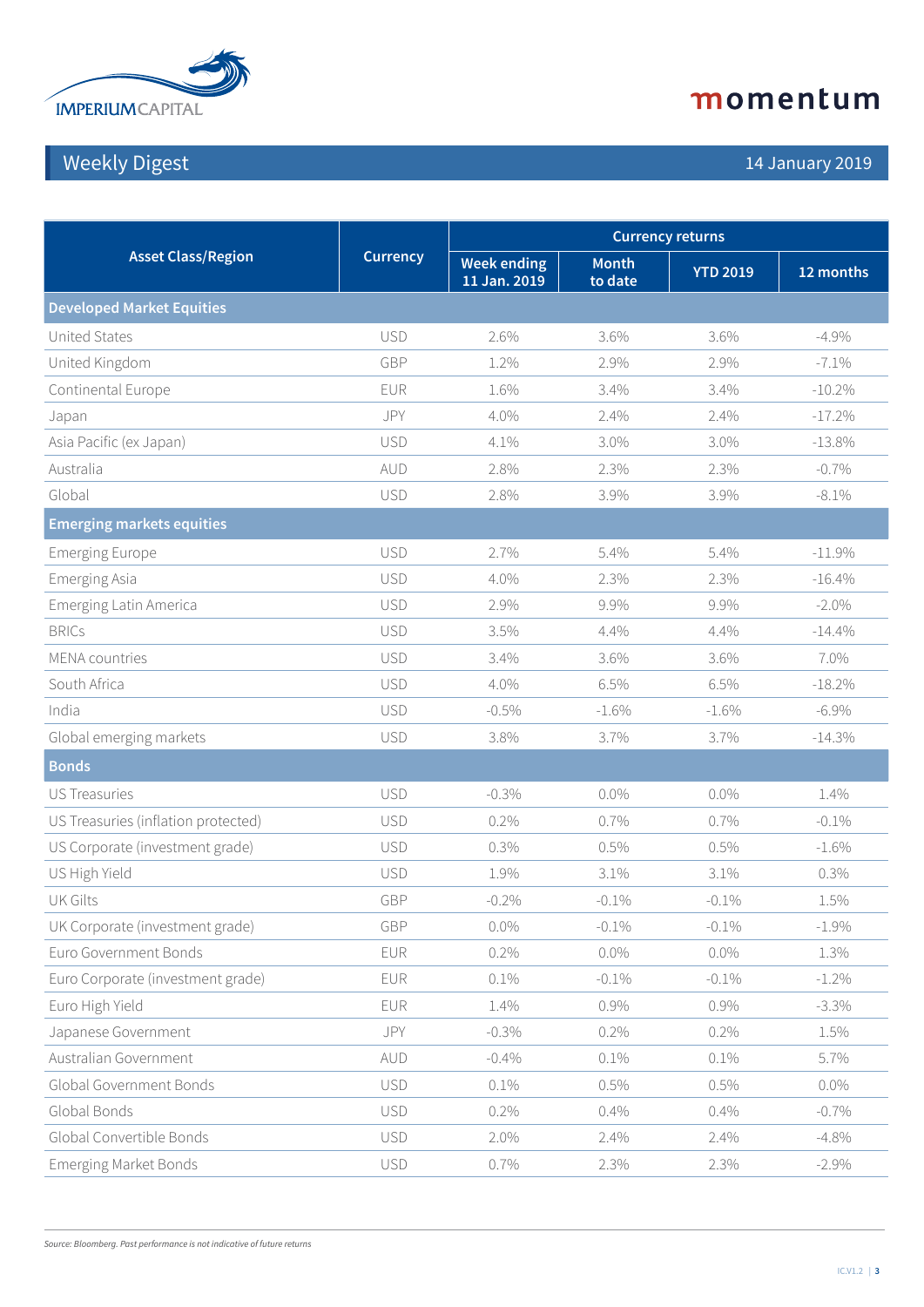

## Weekly Digest 14 January 2019

| <b>Asset Class/Region</b>             | <b>Currency</b> | <b>Currency returns</b>            |                         |                 |           |
|---------------------------------------|-----------------|------------------------------------|-------------------------|-----------------|-----------|
|                                       |                 | <b>Week ending</b><br>11 Jan. 2019 | <b>Month</b><br>to date | <b>YTD 2019</b> | 12 months |
| <b>Property</b>                       |                 |                                    |                         |                 |           |
| <b>US Property Securities</b>         | <b>USD</b>      | 4.9%                               | 4.4%                    | 4.4%            | 2.8%      |
| <b>Australian Property Securities</b> | AUD             | 3.7%                               | 3.8%                    | 3.8%            | 3.7%      |
| Asia Property Securities              | <b>USD</b>      | 3.7%                               | 4.4%                    | 4.4%            | $-7.2%$   |
| <b>Global Property Securities</b>     | <b>USD</b>      | 4.2%                               | 4.4%                    | 4.4%            | $-2.6%$   |
| <b>Currencies</b>                     |                 |                                    |                         |                 |           |
| Euro                                  | <b>USD</b>      | 0.7%                               | 0.3%                    | 0.3%            | $-4.6%$   |
| UK Pound Sterling                     | <b>USD</b>      | 1.1%                               | 0.9%                    | 0.9%            | $-5.1%$   |
| Japanese Yen                          | <b>USD</b>      | 0.1%                               | 1.2%                    | 1.2%            | 2.7%      |
| Australian Dollar                     | <b>USD</b>      | 1.4%                               | 2.3%                    | 2.3%            | $-8.6\%$  |
| South African Rand                    | <b>USD</b>      | 0.9%                               | 4.0%                    | 4.0%            | $-10.2\%$ |
| Swiss Franc                           | <b>USD</b>      | 0.3%                               | $0.0\%$                 | $0.0\%$         | $-0.8%$   |
| Chinese Yuan                          | <b>USD</b>      | 1.6%                               | 1.7%                    | 1.7%            | $-3.9\%$  |
| <b>Commodities &amp; Alternatives</b> |                 |                                    |                         |                 |           |
| Commodities                           | <b>USD</b>      | 2.7%                               | 5.0%                    | 5.0%            | $-5.8\%$  |
| Agricultural Commodities              | <b>USD</b>      | 0.5%                               | 1.6%                    | 1.6%            | $-4.7\%$  |
| Oil                                   | <b>USD</b>      | 6.0%                               | 12.4%                   | 12.4%           | $-12.7%$  |
| Gold                                  | <b>USD</b>      | 0.5%                               | 0.7%                    | 0.7%            | $-2.4%$   |
| Hedge funds                           | <b>USD</b>      | 0.7%                               | 1.7%                    | 1.7%            | $-7.0\%$  |